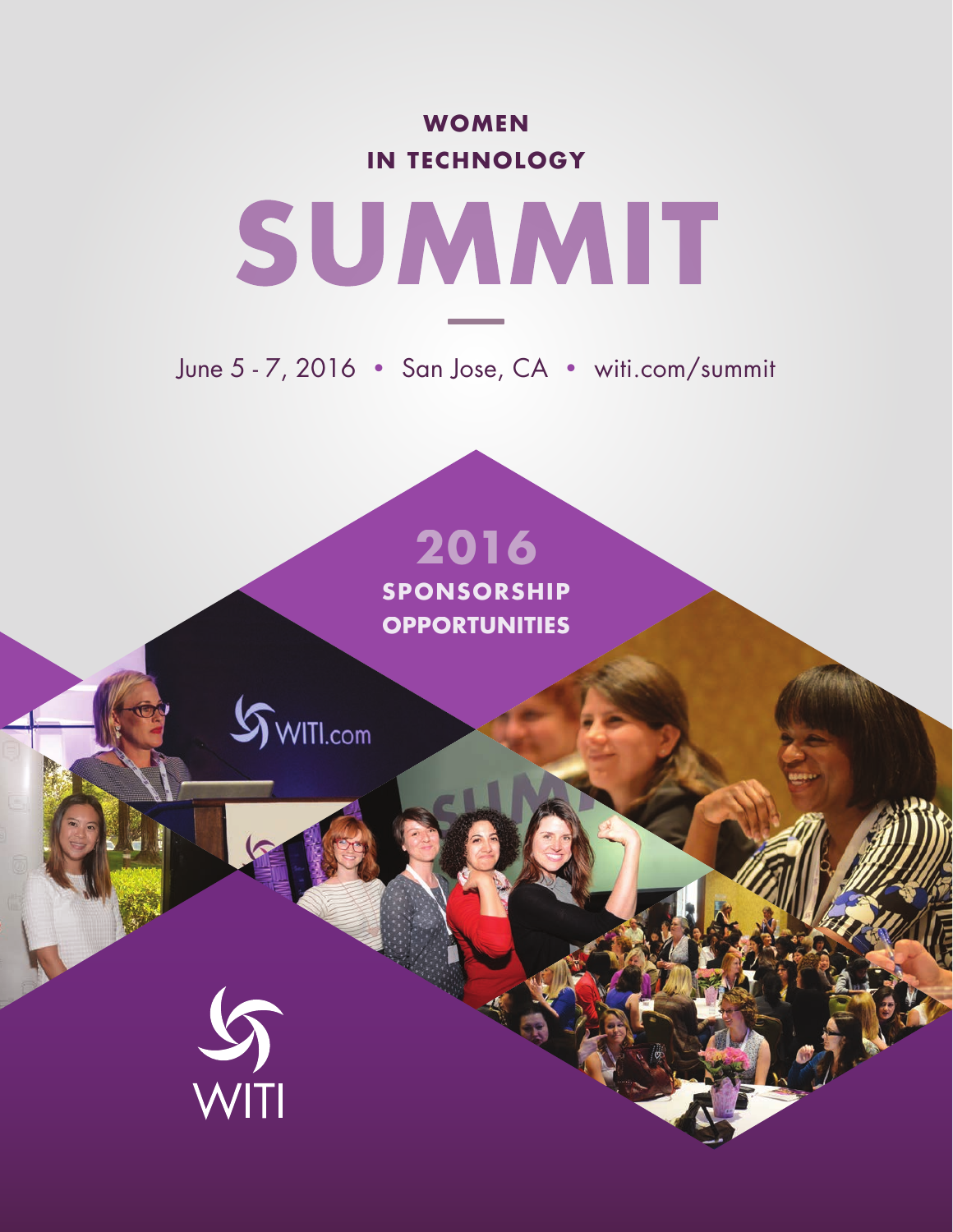



The World's Premier Forum for Tech Savvy Women

The **2016 Women In Technology International Summit (WITI Summit)**, June 5th - 7th in San Jose, is the annual gathering of tech-savvy women, held in the heart of Silicon Valley. Executive women, entrepreneurs, and technology thought leaders from around the world converge to collaborate on innovative solutions to common business challenges; explore new business opportunities that underscore how technology is powering change; and build and expand strong connections in a welcoming networking environment of women committed to helping each other succeed.

These important influencers *drive buying decisions* for technology purchases. The WITI Summit provides sponsors with *exclusive access* to this audience on a year-round basis, including product displays at this face-to-face event.

*Ancillary benefits* of a sponsorship include developing future women leaders for your own organization; promoting a culture of diversity that positions your company as a home for ambitious and talented business executives and technical experts; and seeding business development opportunities for your female staff. Note that the WITI Summit is open and welcoming to male attendees too, unlike other women-centric technology events with a narrow editorial mission.

WITI has established strategic relationships with major media groups worldwide focused on empowering women in technology — print publications, newsletters, portals, consultants, associations and user groups. The 2016 Summit will have the participation of 70+ partners. This global promotional campaign dwarfs the support of any similar conferences. Your valuable message — and *leadership*  **positioning** — reaches millions of prospects before you even arrive at the WITI Summit.

WITI seeks to build commercial partnerships with a handful of product and service vendors who share our *total customer immersion* approach to building relationships within women's executive and technology communities. This approach should be part of your overall marketing mix.

Don't wait! Sponsorships are limited. Contact the WITI team today to sponsor the WITI Summit in 2016.

#### **David Leighton**

President, WITI +1.818.788.9484 (office) +1.818.652.5854 (cell) sponsorships@corp.witi.com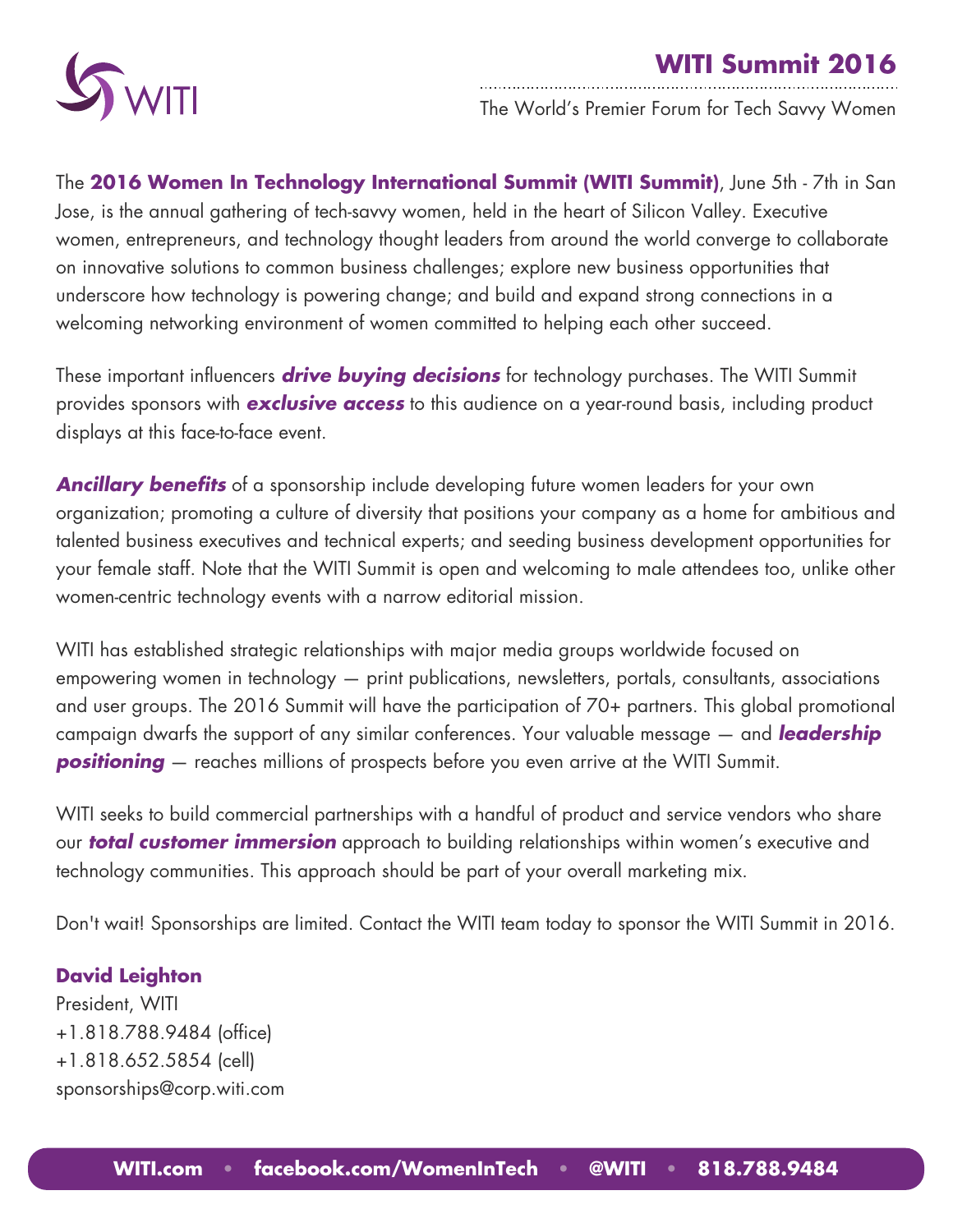



Women in Technology Summit

## Diamond Sponsor \$37,500

- Featured placement of company logo on all conference proceedings, advertisements, signage
- Exclusive sponsorship of the luncheon on Day 2 or Day 3 including signage; table tent cards imprinted with sponsor logo; acknowledgments on web site and conference proceedings; two reserved tables for sponsor staff and guests (seating 20)
- Introduction of keynote speaker on morning of Day 2 or Day 3
- Co-sponsorship of the delegate bags including company logo, with featured logo position
- General underwriter of the Hall Of Fame Awards dinner on Day 2 or Day 3
- Banner location prominently located in the registration area and second banner location located in another high traffic area (sponsor supplies banners – WITI supplies labor to hang and remove banners)
- Logo and link displayed on Summit website with featured position
- 15 Passport tickets, allowing admission for staff or VIP guests to all Summit functions
- Featured display space first choice among sponsors 8' x 20' area including draped tables, electrical power, chairs and lead capture equipment
- One page description of company in the conference guide, including photos of senior management, or one-page four-color ad

## Platinum Sponsor \$27,500

- Prominent placement of company logo on all conference proceedings, advertisements, signage
- Exclusive sponsorship of Day 1, Day 2 or Day 3 coffee services or comparable ancillary sponsorship
- Co-sponsorship of the delegate bags including company logo
- General underwriter of the Hall Of Fame Awards dinner on Day 2
- Banner location prominently located in the registration area (sponsor supplies banner)
- Logo and link displayed on WITI website in prominent position
- 10 Passport tickets, allowing full admission for staff or VIP guests to all Summit functions
- Display space 8' x 10' size in a featured location including tables, power, chairs, lead capture equipment
- Half page description of company in the conference guide, including photos of senior management, or half-page four-color ad

## Gold Sponsor | \$15,000

- Prominent placement of company logo on all conference proceedings, advertisements, signage
- Banner location prominently located in the registration area (sponsor supplies banner)
- Logo and link displayed on Summit website in prominent position
- 6 Passport tickets, allowing full admission for staff or VIP guests to all Summit functions
- Display space 8' x 10' size including tables, power, chairs, lead capture equipment
- Quarter-page four-color ad in the conference guide

## Silver Sponsor \$7,500

- Logo and link displayed on Summit website
- \* 3 Passport tickets, allowing full admission to all Summit functions
- \* Display space 8' x 10' size including tables, power, chairs, lead capture equipment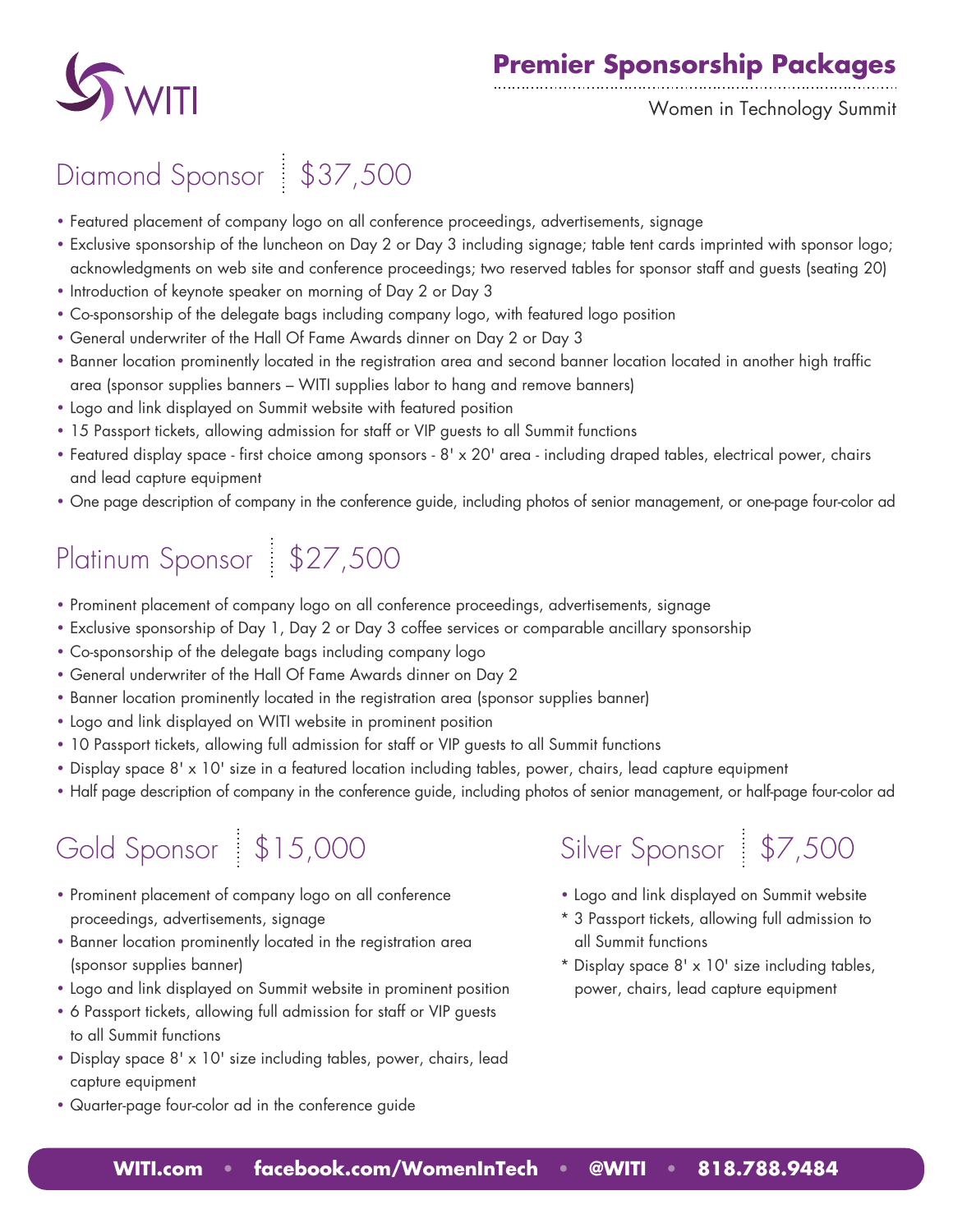

Women in Technology Summit

## Hall Of Fame Awards/Banquet Official Host: Day 2, Monday \$20,000

Exclusive lead host of the signature networking event at the Summit. Includes prominent signage at Awards ceremony; acknowledgment with logo on the Summit web page and Hall Of Fame web page; 2 tables for 20 reserved in prominent location at Awards; Summit signage; literature distribution on general sponsors table at the Summit; distribution of media kits in pressroom; 8 Passport admissions.

## Hall Of Fame Awards/Banquet Underwriter: Day 2, Monday | \$6,500

General underwriter of the signature networking event at the Summit. Includes prominent signage at Awards ceremony; acknowledgment with logo on the Summit web page and Hall Of Fame web page; Summit signage; literature distribution on general sponsors table at the Summit; distribution of media kits in pressroom; 2 Passport admissions.

## Breakfast Host: Day 2, Monday | \$10,000

Exclusive host of full continental breakfast service before the Keynote for 1,000+ delegates and visitors. Includes acknowledgment with logo on Summit web page; signage; literature distribution on special sponsors table and distribution of media kits in the press room, 3 Passport admissions.

## Breakfast Host: Day 3, Tuesday \$7,500

Exclusive host of full continental breakfast service before the Keynote for 800+ delegates and visitors. Includes acknowledgment with logo on Summit web page; signage; literature distribution on special sponsors table and distribution of media kits in the press room, 2 Passport admissions.

## Luncheon Host: Day 2, Monday | Diamond

Exclusive host of full luncheon service for 1,000+ delegates and visitors. Includes acknowledgment with logo on Summit web page; signage; literature distribution on special sponsors table and distribution of media kits in the press room, 4 Passport admissions (non-Diamond host); 2 reserved tables for 20 guests.

## Luncheon Host: Day 3, Tuesday | Diamond

Exclusive host of full luncheon service for 800+ delegates and visitors. Includes acknowledgment with logo on Summit web page; signage; literature distribution on special sponsors table and distribution of media kits in the press room, 4 Passport admissions (non-Diamond host); 2 reserved tables for 20 guests.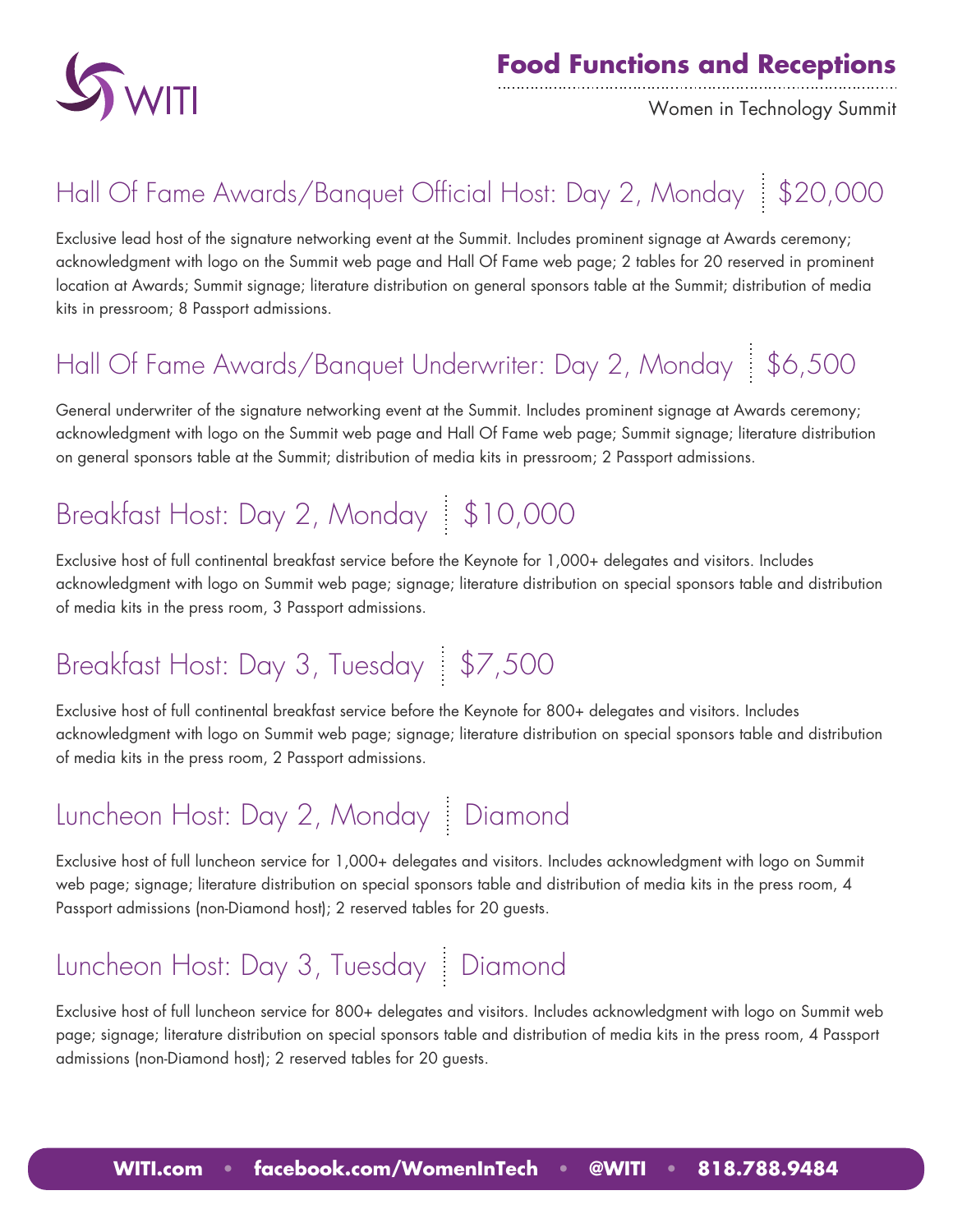

#### **Receptions and Ancillary Sponsorships**

Women in Technology Summit

#### Founders Reception, Keynote, VIP Reception: Day 1, Sunday | \$17,500

Sponsorship of VIP, Invite-Only Reception with Special Guest TBD Opening Keynote and the Founders reception for 800+ delegates and visitors at the end of Day 1. Includes acknowledgment with logo on the Summit web page; signage; literature distribution on general sponsors table; distribution of media kits in pressroom; use of designated table during reception to meet with clients; 10 Passport admissions. 5 Invitations to the VIP Reception.

#### Reception Host: Taste Of Technology Reception, Day 2, Monday | \$12,500

Exclusive sponsorship of full beer, wine, cocktail and deluxe hot/cold canapé service for 1,000+ delegates and visitors at the end of Day 2. Includes acknowledgment with logo on the Summit web page; signage; literature distribution on general sponsors table; distribution of media kits in pressroom; use of designated table during reception to meet with clients; 4 passport admissions.

## Reception Host: WITI Celebrates! Dessert Reception, Day 3, Tuesday | \$9,000

Exclusive sponsorship of desert and coffee/tea service for 700+ delegates and visitors at the end of Day 3. Includes acknowledgment with logo on the Summit web page; signage; literature distribution on general sponsors table; distribution of media kits in pressroom; use of designated table during reception to meet with clients, 3 Passport admissions.

## Badge Lanyards | \$4,000

Provides the license to provide badge lanyards for all Summit delegates, produced to WITI specifications. Includes acknowledgment in show guide and on Summit website; literature distribution on special sponsors table and distribution of media kits in the pressroom.

### Conference-At-A-Glance Signage \$4,000

Sponsorship of two large conference-at-a-glance signs posted in prominent locations. Includes sponsor logo on each panel, acknowledgment in the conference guide and on Summit website; literature distribution on special sponsors table and distribution of media kits in the pressroom.

Pens\*  $\frac{1}{3}$  \$4,000

Provides the license to distribute note pens inscribed with sponsor's logo at the conference sessions. Sponsor supplies all materials, WITI will ensure placement at each table setting. Includes acknowledgment in the show guide with logo and link on the website; literature distribution on special sponsors table and distribution of media kits in the pressroom.

## Notepads \$4,000\*

Provides the license to distribute note pads inscribed with sponsor's logo in the show bags. Sponsor supplies all materials, Includes acknowledgment in the show guide with logo and link on the website; literature distribution on special sponsors table and distribution of media kits in the pressroom.

*\* Licensed promotional option - sponsor provides materials*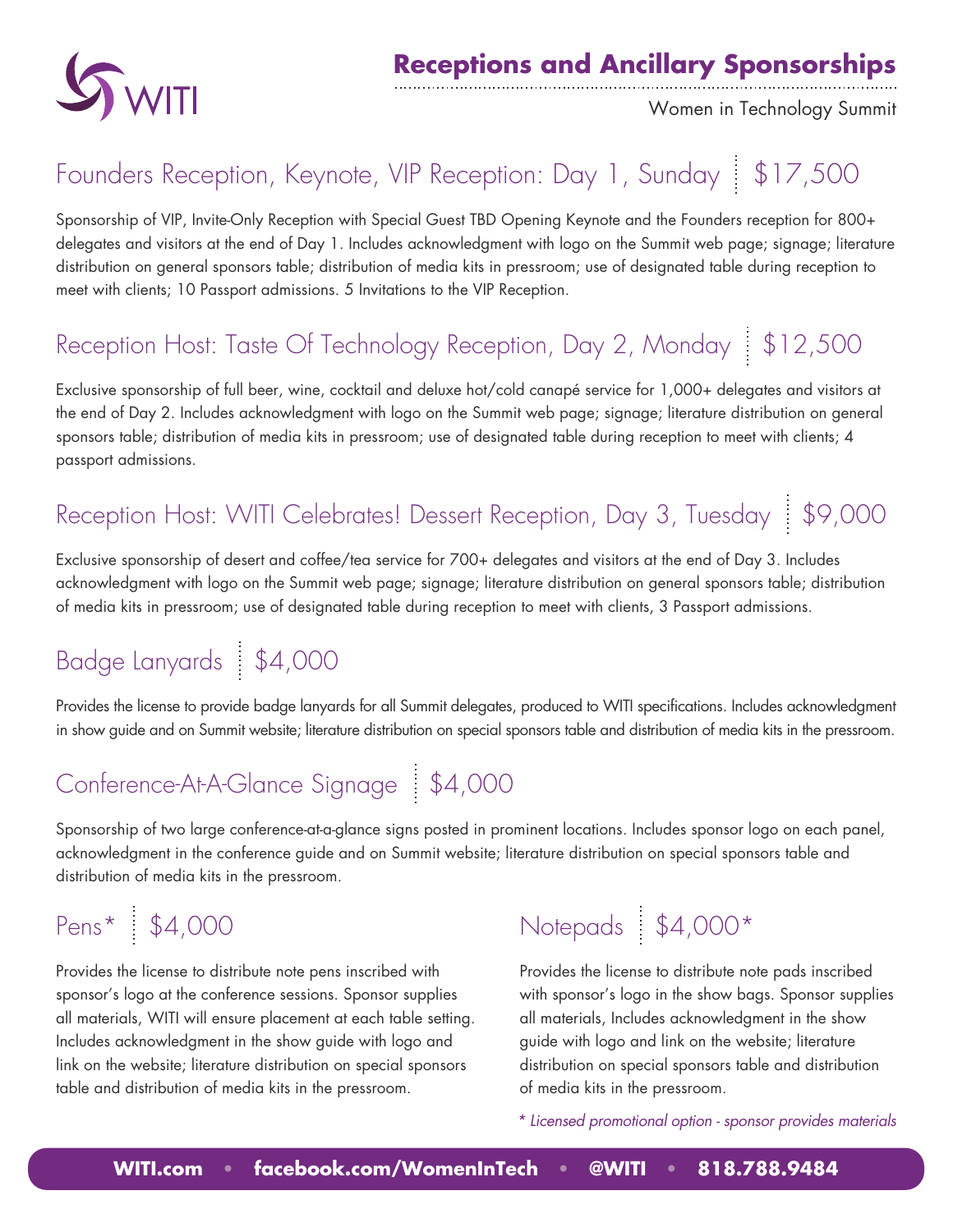

#### **WITI WINs Art and Technology: The WITI Art Café**

Women in Technology Summit

#### New! - The WITI Art Café Day 1 - Day 4  $\$  \$9,550

The WITI Art Café is a nod to the Renaissance and the Parisian cafés where scientists, technologists, artists and philosophers would meet and find new ways of looking at things, collaborate and discuss what they were working on. This is part of WITI's commitment to drive innovation.

#### The WITI Art Café is a place where technologists and scientists:

- Will be introduced to artists who use technology in their art.
- Will see an exhibit of art and technology
- Will participate in creating art to open up new possibilities

#### The WITI Art Café will have:

- Curated art
- An artist instructor giving them a lesson/demo of using their devices as tools to create art, and how that can open up new approaches and drive innovation.
- A virtual space where artists and technologists could post what they are looking for.
- Coffee, tea and light snacks

#### Supporting Patrons:

- Receive branding on all online and offline materials
- Host an art cafe with speakers, q & a, roundtables and workshops

*Come and be amazed by what art can do for you! We will be featuring iPad paintings and Augmented Reality JUNE 5-7, 2016 DOUBLETREE BY HILTON SAN JOSE, CA*